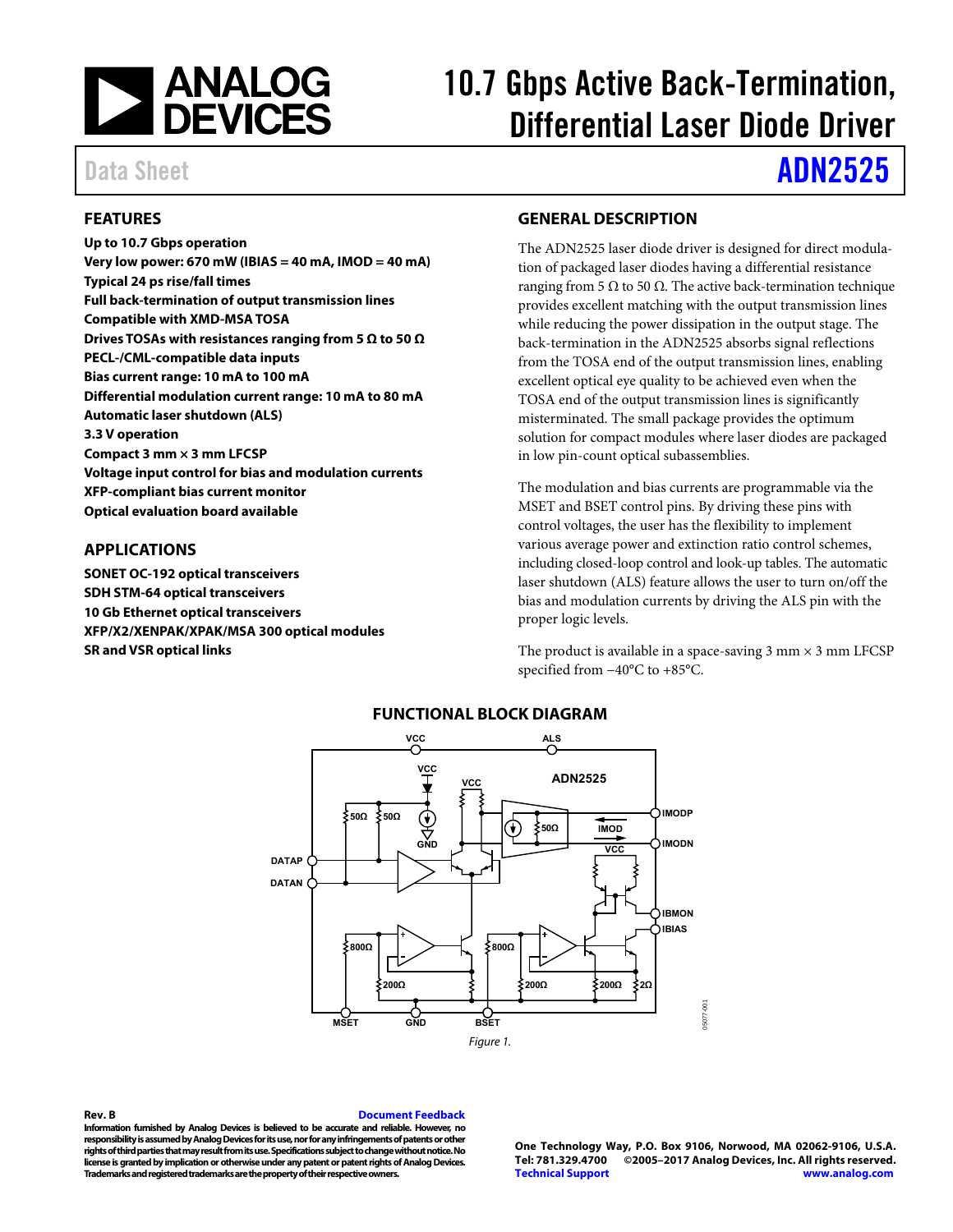# **TABLE OF CONTENTS**

# 

## <span id="page-1-0"></span>**REVISION HISTORY**

| $4/2017$ —Rev. A to Rev. B |  |
|----------------------------|--|
|----------------------------|--|

## 8/2006-Rev. 0 to Rev. A

| Changes to Modulation Current Section and Figure 29  11 |  |
|---------------------------------------------------------|--|
| Changes to Typical Application Circuit Section 13       |  |
|                                                         |  |

## 3/2005-Revision 0: Initial Version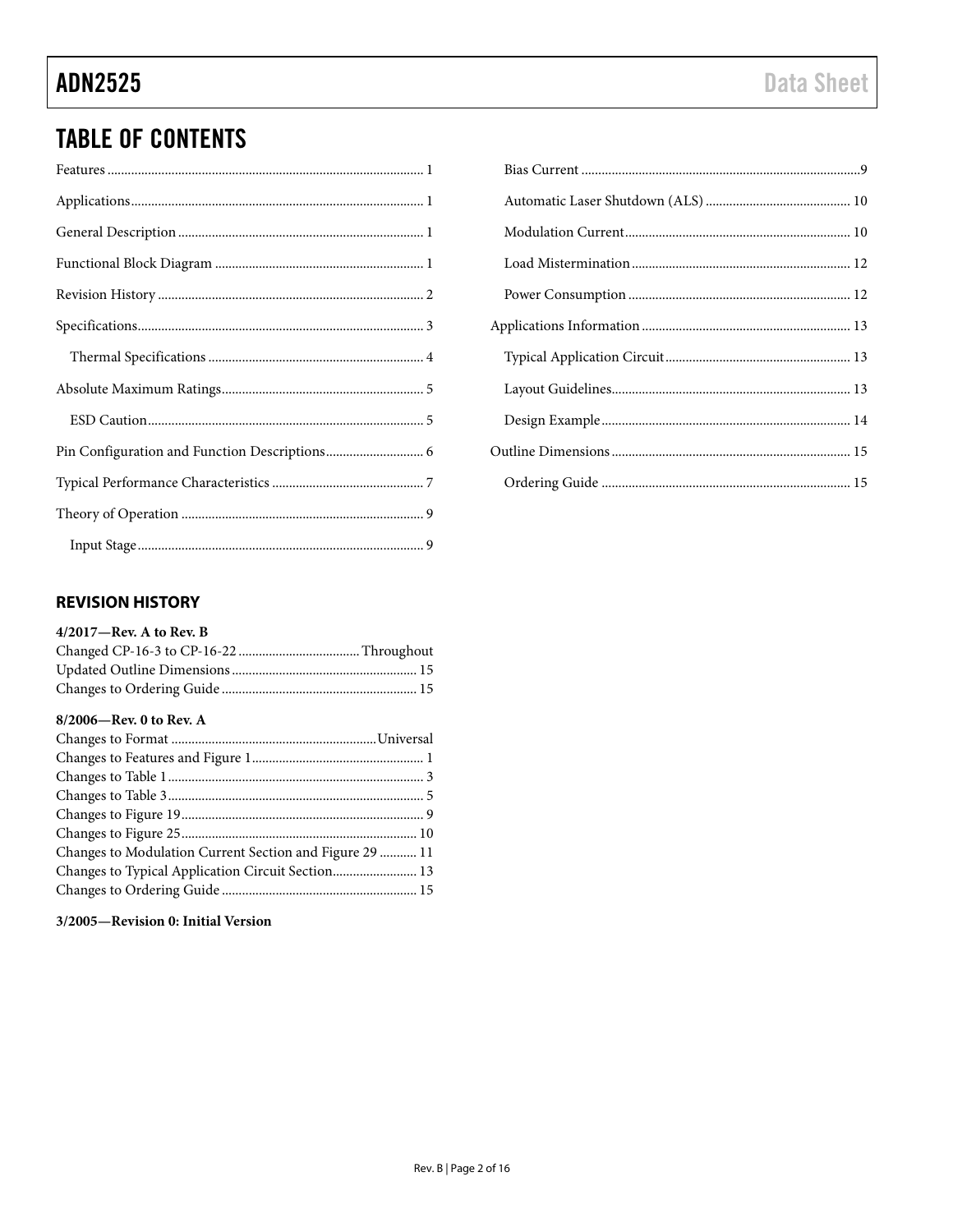# <span id="page-2-0"></span>**SPECIFICATIONS**

VCC = VCC<sub>MIN</sub> to VCC<sub>MAX</sub>, T<sub>A</sub> = −40°C to +85°C, 50 Ω differential load resistance, unless otherwise noted. Typical values are specified at  $25^{\circ}$ C, IMOD = 40 mA.

#### <span id="page-2-1"></span>**Table 1.**

| <b>Parameter</b>                       | Min         | <b>Typ</b>     | Max            | Unit         | <b>Test Conditions/Comments</b>                                                                               |
|----------------------------------------|-------------|----------------|----------------|--------------|---------------------------------------------------------------------------------------------------------------|
| <b>BIAS CURRENT (IBIAS)</b>            |             |                |                |              |                                                                                                               |
| <b>Bias Current Range</b>              | 10          |                | 100            | mA           |                                                                                                               |
| <b>Bias Current while ALS Asserted</b> |             |                | 100            | μA           | $ALS = high$                                                                                                  |
| Compliance Voltage <sup>1</sup>        | 0.6         |                | $VCC - 1.2$    | V            | $IBIAS = 100 mA$                                                                                              |
|                                        | 0.6         |                | $VCC - 0.8$    | V            | $IBIAS = 10 mA$                                                                                               |
| MODULATION CURRENT (IMODP, IMODN)      |             |                |                |              |                                                                                                               |
| <b>Modulation Current Range</b>        | 10          |                | 80             | mA diff      | $R_{LOAD}$ = 5 $\Omega$ to 50 $\Omega$ differential                                                           |
| Modulation Current While ALS Asserted  |             |                | 0.5            | mA diff      | $ALS = high$                                                                                                  |
| Rise Time (20% to 80%) <sup>2, 3</sup> |             | 24             | 32.5           | ps           |                                                                                                               |
| Fall Time (20% to 80%) <sup>2, 3</sup> |             | 24             | 32.5           | ps           |                                                                                                               |
| Random Jitter <sup>2, 3</sup>          |             | 0.4            | 0.9            | ps rms       |                                                                                                               |
| Deterministic Jitter <sup>3, 4</sup>   |             | 7.2            | 12             | ps p-p       | Includes pulse-width distortion                                                                               |
| Pulse-Width Distortion <sup>2, 3</sup> |             | $\overline{2}$ | 5              | ps           | $PWD = ABS(T_{HIGH} - T_{LOW})/2$                                                                             |
| Differential   S22                     |             | $-10$          |                | dB           | 5 GHz < $f$ < 10 GHz, Z <sub>0</sub> = 50 $\Omega$ differential                                               |
|                                        |             | $-14$          |                | dB           | f < 5 GHz, $Z_0$ = 50 $\Omega$ differential                                                                   |
| Compliance Voltage <sup>1</sup>        | $VCC - 1.1$ |                | $VCC + 1.1$    | V            |                                                                                                               |
| DATA INPUTS (DATAP, DATAN)             |             |                |                |              |                                                                                                               |
| Input Data Rate                        |             |                | 10.7           | Gbps         | <b>NRZ</b>                                                                                                    |
| <b>Differential Input Swing</b>        | 0.4         |                | 1.6            | V p-p diff   | Differential ac-coupled                                                                                       |
| Differential   S11                     |             | $-16.8$        |                | dB           | f < 10 GHz, $Z_0$ = 100 $\Omega$ differential                                                                 |
| <b>Input Termination Resistance</b>    | 85          | 100            | 115            | Ω            | Differential                                                                                                  |
| <b>BIAS CONTROL INPUT (BSET)</b>       |             |                |                |              |                                                                                                               |
| <b>BSET Voltage to IBIAS Gain</b>      | 75          | 100            | 120            | mA/V         |                                                                                                               |
| <b>BSET Input Resistance</b>           | 800         | 1000           | 1200           | Ω            |                                                                                                               |
| MODULATION CONTROL INPUT (MSET)        |             |                |                |              |                                                                                                               |
| MSET Voltage to IMOD Gain              | 70          | 88             | 110            | mA/V         | See Figure 29                                                                                                 |
| <b>MSET Input Resistance</b>           | 800         | 1000           | 1200           | Ω            |                                                                                                               |
| <b>BIAS MONITOR (IBMON)</b>            |             |                |                |              |                                                                                                               |
| <b>IBMON to IBIAS Ratio</b>            |             | 10             |                | µA/mA        |                                                                                                               |
| Accuracy of IBIAS to IBMON Ratio       | $-5.0$      |                | $+5.0$         | $\%$         | 10 mA $\leq$ IBIAS $<$ 20 mA, R <sub>IBMON</sub> = 1 k $\Omega$                                               |
|                                        | $-4.0$      |                | $+4.0$         | %            | 20 mA $\leq$ IBIAS $<$ 40 mA, R <sub>IBMON</sub> = 1 k $\Omega$                                               |
|                                        | $-2.5$      |                | $+2.5$         | $\%$<br>$\%$ | 40 mA $\leq$ IBIAS $<$ 70 mA, R <sub>IBMON</sub> = 1 k $\Omega$                                               |
|                                        | $-2$        |                | $+2$           |              | 70 mA $\leq$ IBIAS $<$ 100 mA, R <sub>IBMON</sub> = 1 k $\Omega$                                              |
| AUTOMATIC LASER SHUTDOWN (ALS)         | 2.4         |                |                | V            |                                                                                                               |
| V <sub>IH</sub><br>$V_{\mathsf{IL}}$   |             |                | 0.8            | ٧            |                                                                                                               |
|                                        | $-20$       |                | $+20$          |              |                                                                                                               |
| Iμ<br>Iн                               | 0           |                | 200            | μA<br>μA     |                                                                                                               |
| <b>ALS Assert Time</b>                 |             |                | $\overline{2}$ | μs           | Rising edge of ALS to fall of IBIAS and                                                                       |
|                                        |             |                |                |              | IMOD below 10% of nominal; see Figure 2                                                                       |
| <b>ALS Negate Time</b>                 |             |                | 10             | μs           | Falling edge of ALS to rise of IBIAS and                                                                      |
|                                        |             |                |                |              | IMOD above 90% of nominal; see Figure 2                                                                       |
| POWER SUPPLY                           |             |                |                |              |                                                                                                               |
| Vcc                                    | 3.07        | 3.3            | 3.53           | V            |                                                                                                               |
| Icc <sup>5</sup>                       |             | 39             | 45             | mA           | $V_{\text{BSET}} = V_{\text{MSET}} = 0 V$                                                                     |
| IsuppLy <sup>6</sup>                   |             | 157            | 176            | mA           | $V_{\text{BSET}} = V_{\text{MSET}} = 0 V$ ; $I_{\text{SUPPLY}} = I_{\text{CC}} + \text{IMODP} + \text{IMODN}$ |

See notes on next page.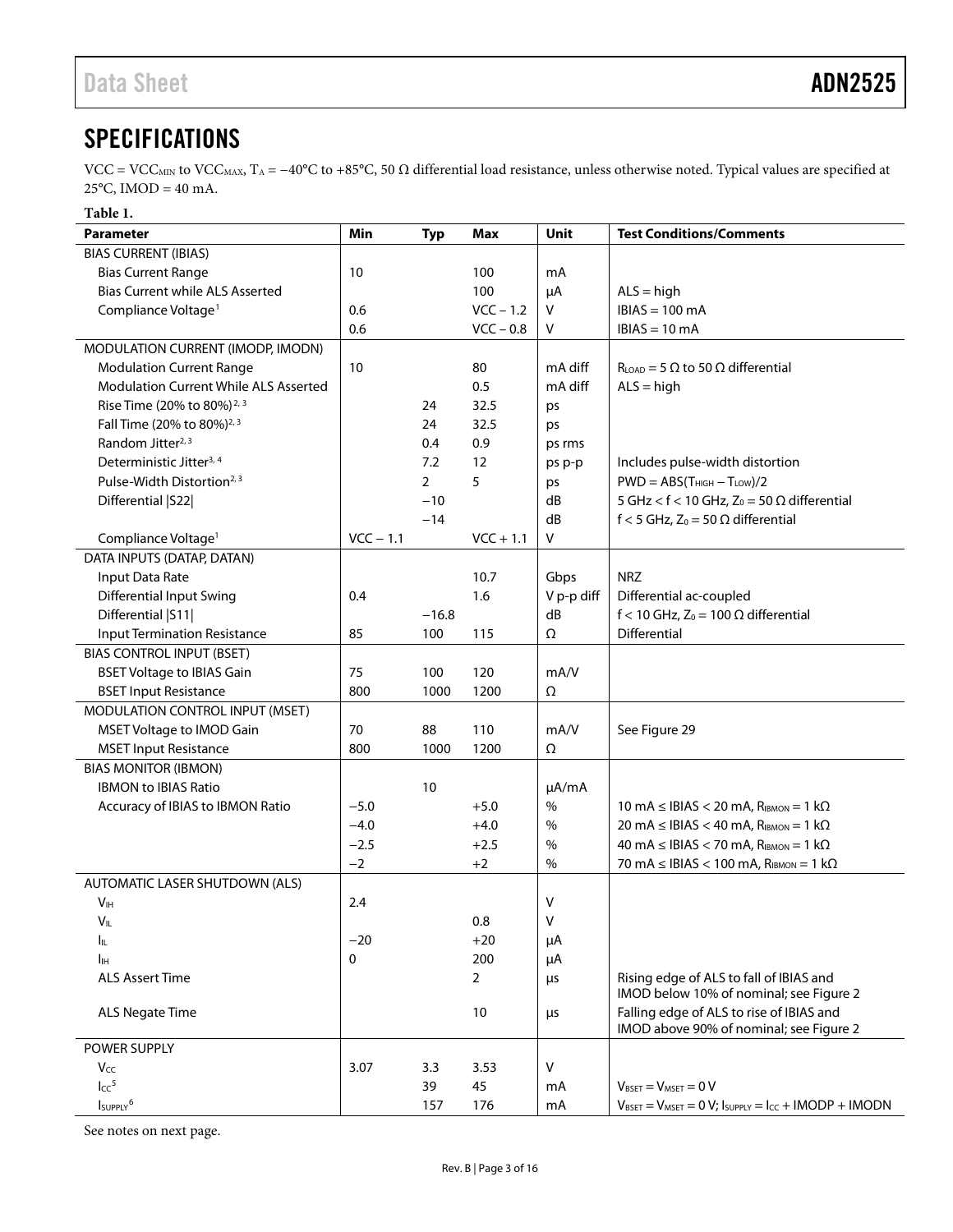<span id="page-3-2"></span><sup>1</sup> Refers to the voltage between the pin for which the compliance voltage is specified and GND.<br><sup>2</sup> The pattern used is composed by a repetitive sequence of eight 1s followed by eight 0s at 10.7

<sup>2</sup> The pattern used is composed by a repetitive sequence of eight 1s followed by eight 0s at 10.7 Gbps. <sup>3</sup> Measured using the high speed characterization circuit shown in Figure 3.

- $^3$  Measured using the high speed characterization circuit shown in Figure 3.<br>4 The pattern used is K28.5 (00111110101100000101) at a 10.7 Ghns rate.
- $^4$  The pattern used is K28.5 (00111110101100000101) at a 10.7 Gbps rate.<br><sup>5</sup> Only includes current in the ADN2525 VCC pins

<sup>5</sup> Only includes current in the ADN2525 VCC pins.

<sup>6</sup> Includes current in ADN2525 VCC pins and dc current in IMODP and IMODN pull-up inductors. See th[e Power Consumption s](#page-11-1)ection for total supply current calculation.

## <span id="page-3-0"></span>**THERMAL SPECIFICATIONS**

#### <span id="page-3-4"></span>**Table 2.**

| <b>Parameter</b>        | Min | Typ  | <b>Max</b> | Unit   | <b>Conditions/Comments</b>                                |
|-------------------------|-----|------|------------|--------|-----------------------------------------------------------|
| $\theta$ J-PAD          | 2.6 | 5.8  | 10.7       | °C/W   | Thermal resistance from junction to bottom of exposed pad |
| $\theta$ j-top          | 65  | 72.2 | 79.4       | °C/W   | Thermal resistance from junction to top of package        |
| IC Junction Temperature |     |      | 25         | $\sim$ |                                                           |

<span id="page-3-3"></span><span id="page-3-1"></span>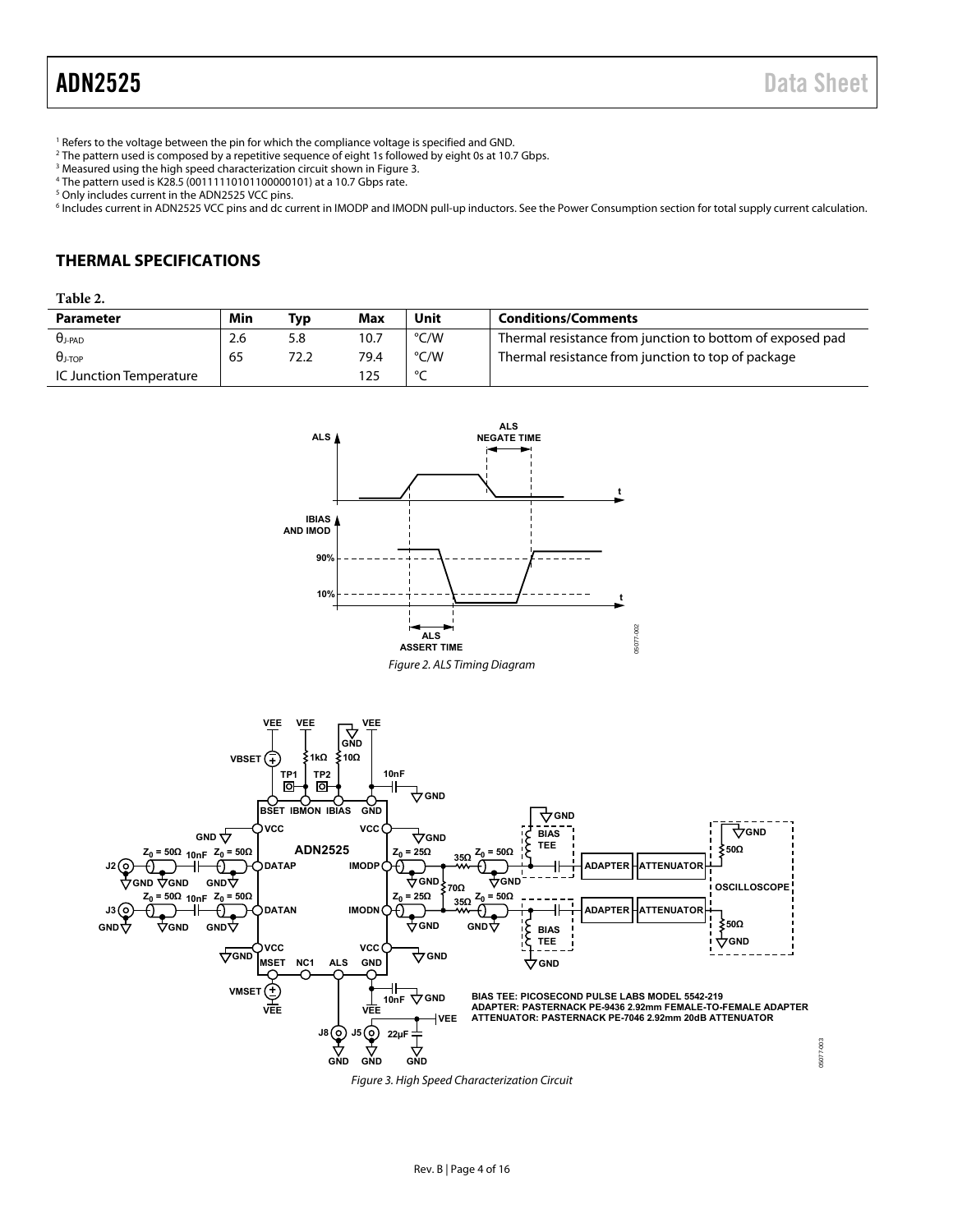## <span id="page-4-0"></span>ABSOLUTE MAXIMUM RATINGS

**Table 3.** 

| <b>Parameter</b>                            | Min         | Max         | Unit |
|---------------------------------------------|-------------|-------------|------|
| Supply Voltage, VCC to GND                  | $-0.3$      | $+4.2$      | V    |
| <b>IMODP, IMODN to GND</b>                  | $VCC - 1.5$ | 4.75        | v    |
| DATAP, DATAN to GND                         | $VCC - 1.8$ | $VCC - 0.4$ | V    |
| All Other Pins                              | $-0.3$      | $VCC + 0.3$ | ٧    |
| Junction Temperature                        |             | 150         | °C   |
| Storage Temperature Range                   | $-65$       | $+150$      | °C   |
| Soldering Temperature<br>(Less than 10 sec) |             | 300         | °C   |

Stresses at or above those listed under Absolute Maximum Ratings may cause permanent damage to the product. This is a stress rating only; functional operation of the product at these or any other conditions above those indicated in the operational section of this specification is not implied. Operation beyond the maximum operating conditions for extended periods may affect product reliability.

### <span id="page-4-1"></span>**ESD CAUTION**



ESD (electrostatic discharge) sensitive device. Charged devices and circuit boards can discharge without detection. Although this product features patented or proprietary protection circuitry, damage may occur on devices subjected to high energy ESD. Therefore, proper ESD precautions should be taken to avoid performance degradation or loss of functionality.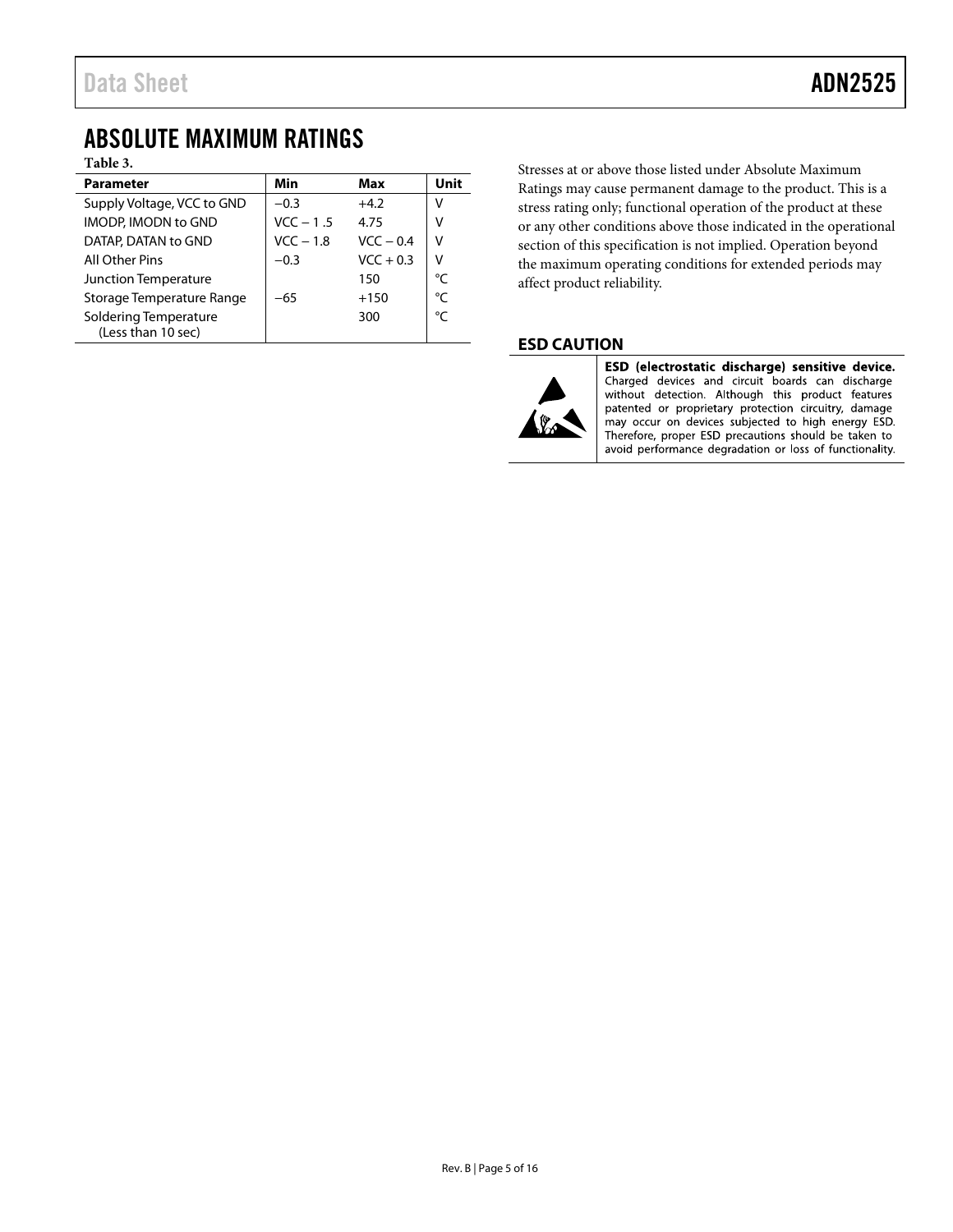# <span id="page-5-0"></span>PIN CONFIGURATION AND FUNCTION DESCRIPTIONS



**Note that the exposed pad on the bottom of the package must be connected to the VCC or GND plane.**

| Pin No.            | <b>Mnemonic</b> | I/O    | <b>Description</b>                        |
|--------------------|-----------------|--------|-------------------------------------------|
|                    | <b>MSET</b>     | Input  | <b>Modulation Current Control Input</b>   |
|                    | NC.             | N/A    | No Connect-Leave Floating                 |
| 3                  | <b>ALS</b>      | Input  | Automatic Laser Shutdown                  |
| 4                  | <b>GND</b>      | Power  | Negative Power Supply                     |
| 5                  | <b>VCC</b>      | Power  | Positive Power Supply                     |
| 6                  | <b>IMODN</b>    | Output | <b>Modulation Current Negative Output</b> |
|                    | <b>IMODP</b>    | Output | <b>Modulation Current Positive Output</b> |
| 8                  | VCC             | Power  | Positive Power Supply                     |
| 9                  | <b>GND</b>      | Power  | Negative Power Supply                     |
| 10                 | <b>IBIAS</b>    | Output | <b>Bias Current Output</b>                |
| 11                 | <b>IBMON</b>    | Output | <b>Bias Current Monitoring Output</b>     |
| 12                 | <b>BSET</b>     | Input  | <b>Bias Current Control Input</b>         |
| 13                 | <b>VCC</b>      | Power  | Positive Power Supply                     |
| 14                 | <b>DATAP</b>    | Input  | Data Signal Positive Input                |
| 15                 | <b>DATAN</b>    | Input  | Data Signal Negative Input                |
| 16                 | VCC             | Power  | Positive Power Supply                     |
| <b>Exposed Pad</b> | Pad             | Power  | Connect to GND or VCC                     |

#### **Table 4. Pin Function Description**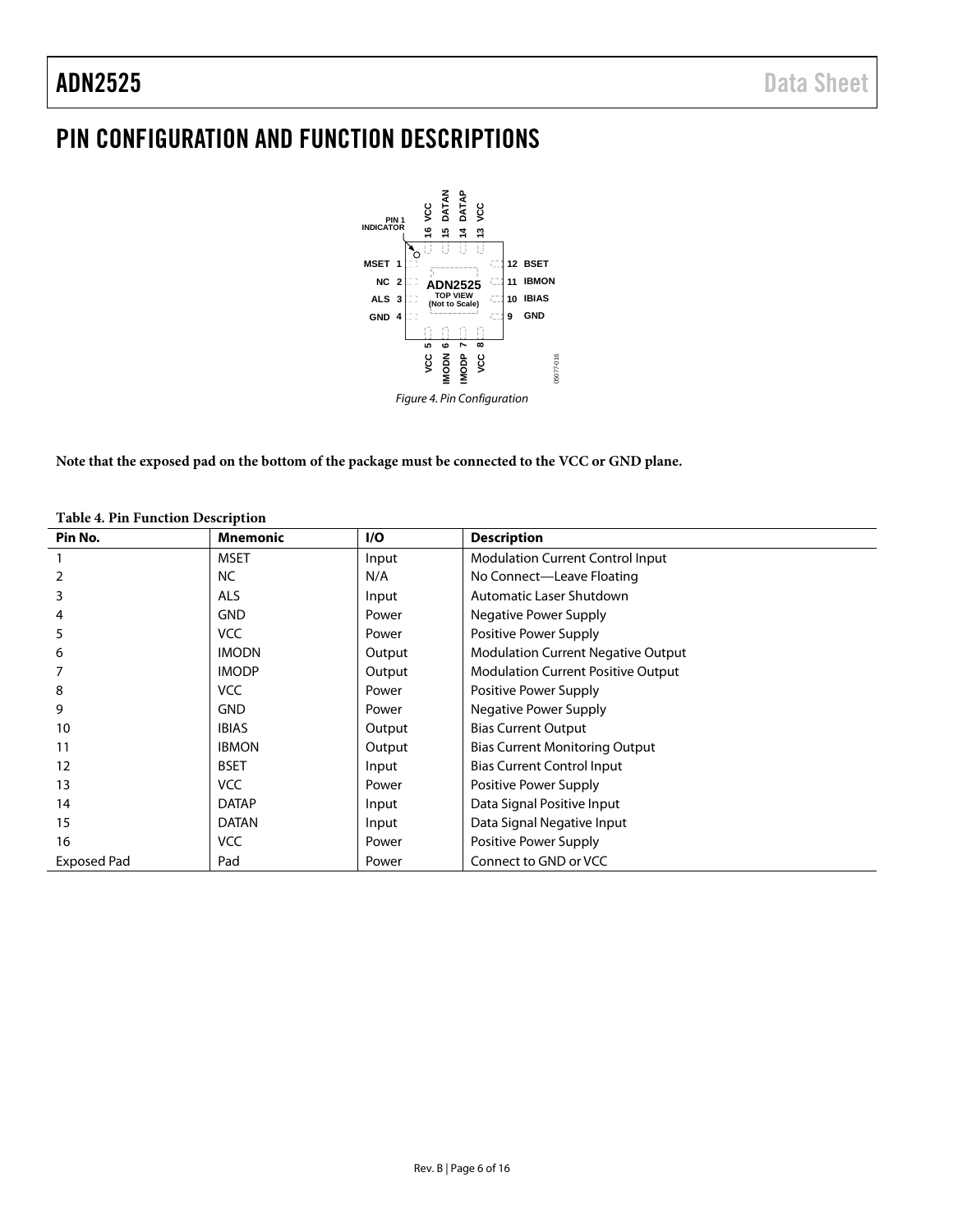# <span id="page-6-0"></span>TYPICAL PERFORMANCE CHARACTERISTICS

 $T_A = 25^{\circ}$ C, VCC = 3.3 V, unless otherwise noted.

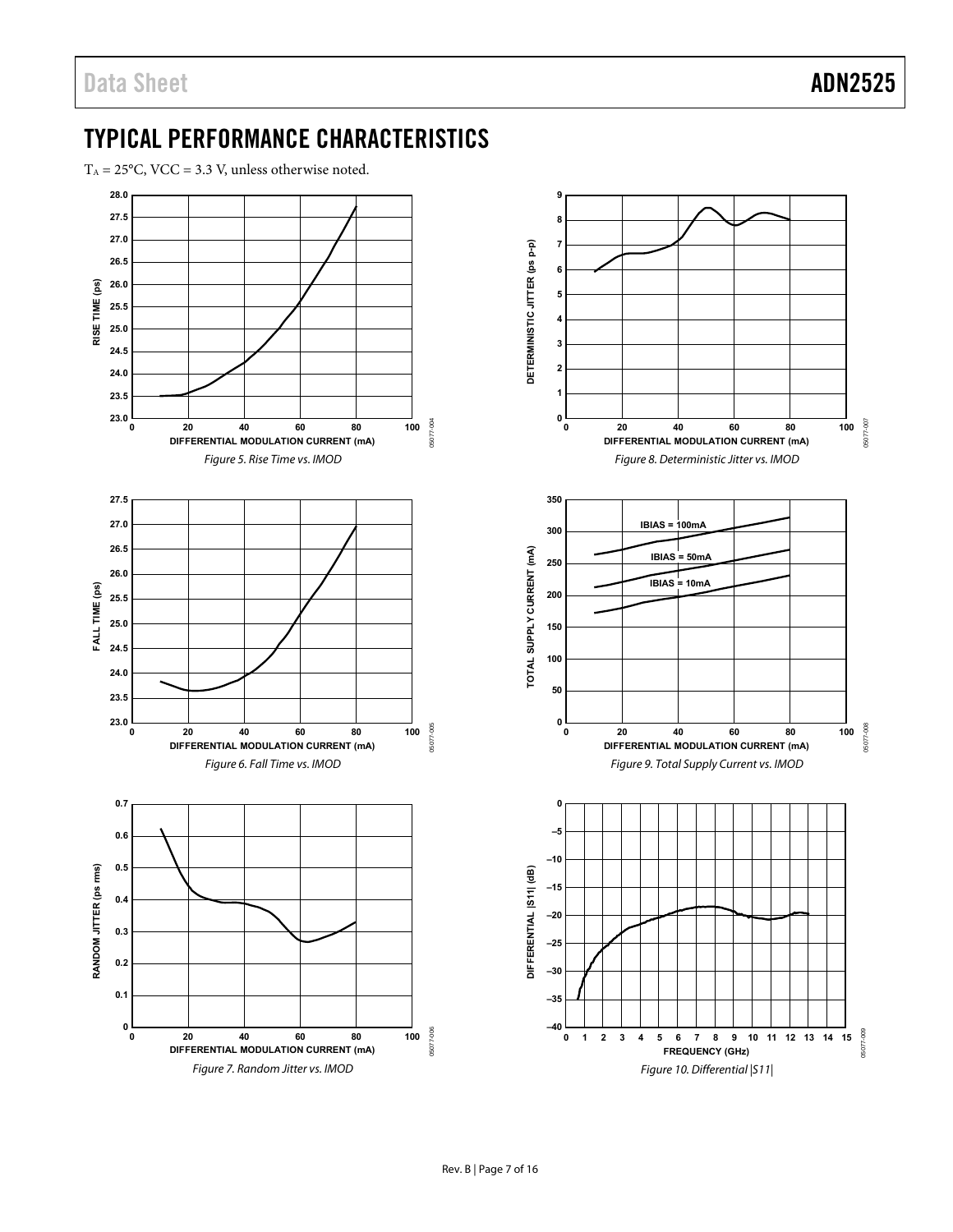05077-014

05077-015







Figure 14. Electrical Eye Diagram (10.7 Gbps, PRBS31, IMOD = 80 mA)



<span id="page-7-0"></span>Figure 15. Filtered SONET OC192 Optical Eye Diagram (for Reference) (PRBS31 Pattern, PAV = −2 dBm, ER = 7 dB, 17% Mask Margin, NEC NX8341UJ TOSA)



<span id="page-7-1"></span>41% Mask Margin, NEC NX8341UJ TOSA)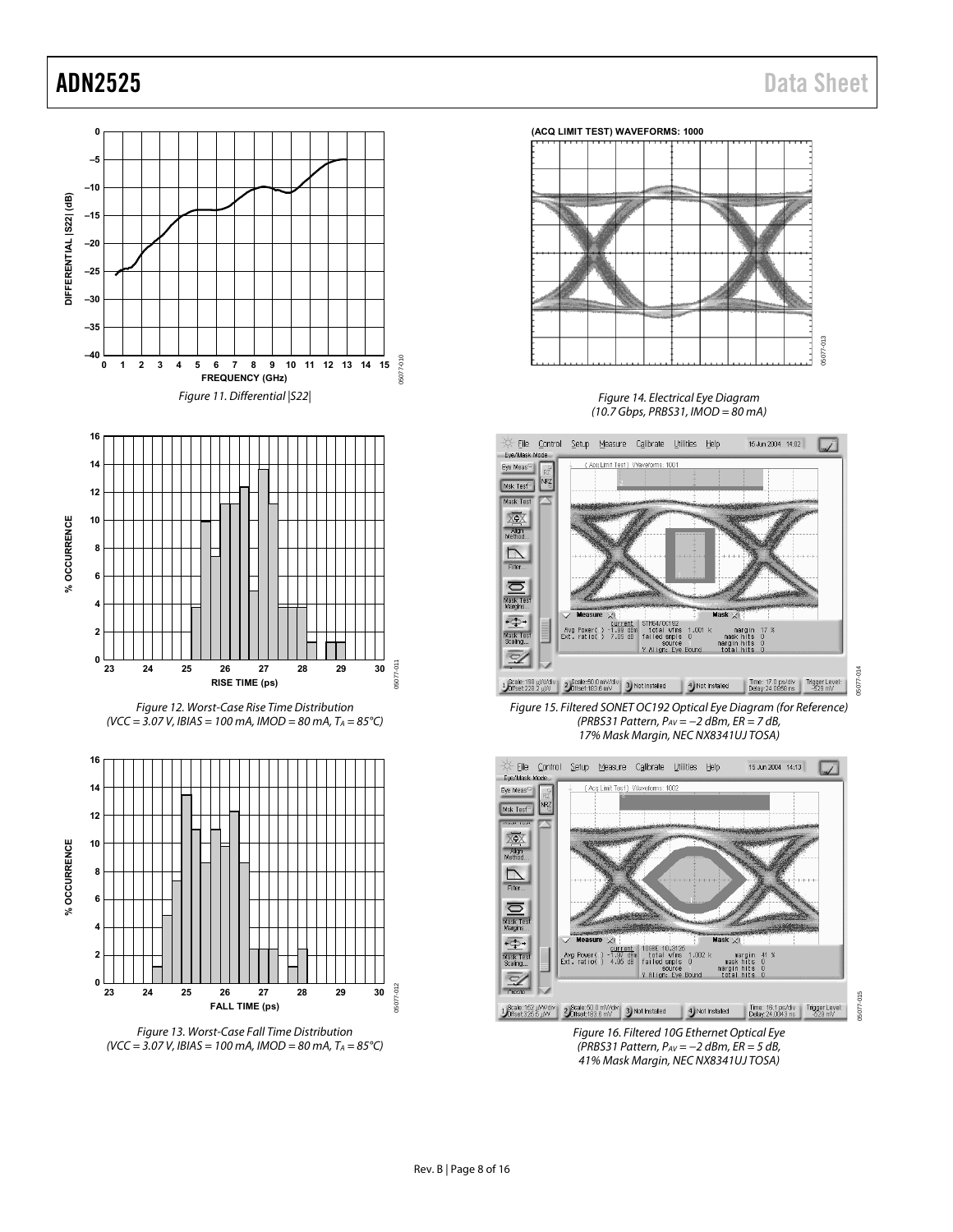# <span id="page-8-0"></span>THEORY OF OPERATION

As shown in [Figure 1,](#page-0-4) the ADN2525 consists of an input stage and two voltage-controlled current sources for bias and modulation. The bias current is available at the IBIAS pin. It is controlled by the voltage at the BSET pin and can be monitored at the IBMON pin. The differential modulation current is available at the IMODP and IMODN pins. It is controlled by the voltage at the MSET pin. The output stage implements the active back-match circuitry for proper transmission line matching and power consumption reduction. The ADN2525 can drive a load having differential resistance ranging from 5  $\Omega$ to 50 Ω. The excellent back-termination in the ADN2525 absorbs signal reflections from the TOSA end of the output transmission lines, enabling excellent optical eye quality to be achieved even when the TOSA end of the output transmission lines is significantly misterminated.

## <span id="page-8-1"></span>**INPUT STAGE**

The input stage of the ADN2525 converts the data signal applied to the DATAP and DATAN pins to a level that ensures proper operation of the high speed switch. The equivalent circuit of the input stage is shown i[n Figure 17.](#page-8-3)



<span id="page-8-3"></span>The DATAP and DATAN pins are terminated internally with a 100 Ω differential termination resistor. This minimizes signal reflections at the input, which could otherwise lead to degradation in the output eye diagram. It is not recommended to drive the

ADN2525 with single-ended data signal sources.

The ADN2525 input stage must be ac-coupled to the signal source to eliminate the need for matching between the commonmode voltages of the data signal source and the input stage of the driver (se[e Figure 18\)](#page-8-4). The ac-coupling capacitors should have an impedance less than 50  $\Omega$  over the required frequency range. Generally, this is achieved using 10 nF to 100 nF capacitors.



## <span id="page-8-4"></span><span id="page-8-2"></span>**BIAS CURRENT**

The bias current is generated internally using a voltage-to-current converter consisting of an internal operational amplifier and a transistor, as shown i[n Figure 19.](#page-8-5) 



<span id="page-8-5"></span>Figure 19. Voltage-to-Current Converter Used to Generate IBIAS

The voltage-to-current conversion factor is set at 100 mA/V by the internal resistors, and the bias current is monitored using a current mirror with a gain equal to 1/100. By connecting a 1 k $\Omega$ resistor between IBMON and GND, the bias current can be monitored as a voltage across the resistor. A low temperature coefficient precision resistor must be used for the IBMON resistor (RIBMON). Any error in the value of RIBMON due to tolerances, or drift in its value over temperature, contributes to the overall error budget for the IBIAS monitor voltage. If the IBMON voltage is being connected to an ADC for A/D conversion, RIBMON should be placed close to the ADC to minimize errors due to voltage drops on the ground plane.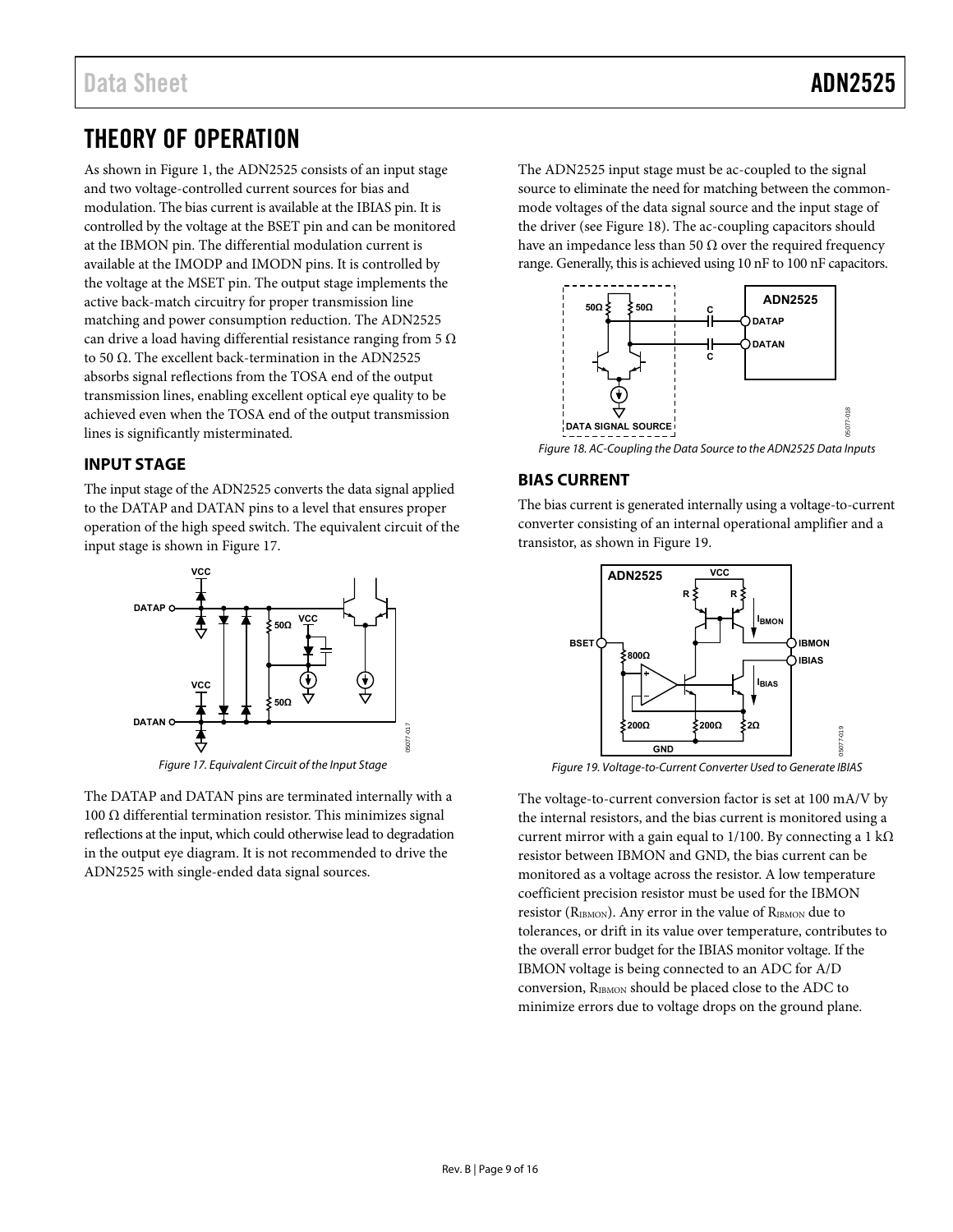The equivalent circuits of the BSET, IBIAS, and IBMON pins are shown i[n Figure 20,](#page-9-2) [Figure 21,](#page-9-3) and [Figure 22.](#page-9-4) 



<span id="page-9-2"></span>



<span id="page-9-3"></span>



Figure 22. Equivalent Circuit of the IBMON Pin

<span id="page-9-4"></span>The recommended configuration for BSET, IBIAS, and IBMON is shown in [Figure 23.](#page-9-5) 



<span id="page-9-5"></span>Figure 23. Recommended Configuration for the BSET, IBIAS, and IBMON Pins

The circuit used to drive the BSET voltage must be able to drive the 1 kΩ input resistance of the BSET pin. For proper operation of the bias current source, the voltage at the IBIAS pin must be between the compliance voltage specifications for this pin over supply, temperature, and bias current range (se[e Table 1\)](#page-2-1). The maximum compliance voltage is specified for only two bias current levels (10 mA and 100 mA), but it can be calculated for any bias current by

 $V_{COMPLIANCE\_MAX}(V) = VCC (V) - 0.75 - 4.4 \times IBIAS (A)$ 

See the [Applications Information s](#page-12-0)ection for examples of headroom calculations.

The function of the inductor L is to isolate the capacitance of the IBIAS output from the high frequency signal path. For recommended components, see [Table 6.](#page-12-3) 

## <span id="page-9-0"></span>**AUTOMATIC LASER SHUTDOWN (ALS)**

The ALS pin is a digital input that enables/disables both the bias and modulation currents, depending on the logic state applied, as shown i[n Table 5.](#page-9-6) 

<span id="page-9-6"></span>

| <b>ALS Logic State</b> | <b>IBIAS and IMOD</b> |
|------------------------|-----------------------|
| High                   | <b>Disabled</b>       |
| Low                    | Enabled               |
| Floating               | Enabled               |

The ALS pin is compatible with 3.3 V CMOS and TTL logic levels. Its equivalent circuit is shown i[n Figure 24.](#page-9-7)



Figure 24. Equivalent Circuit of the ALS Pin

## <span id="page-9-7"></span><span id="page-9-1"></span>**MODULATION CURRENT**

The modulation current can be controlled by applying a dc voltage to the MSET pin. This voltage is converted into a dc current by using a voltage-to-current converter using an operational amplifier and a bipolar transistor, as shown in [Figure 25.](#page-9-8) 



Figure 25. Generation of Modulation Current on the ADN2525

05077-025

85 **12094** 

<span id="page-9-8"></span>This dc current is switched by the data signal applied to the input stage (DATAP and DATAN pins) and gained up by the output stage to generate the differential modulation current at the IMODP and IMODN pins.

The output stage also generates the active back-termination, which provides proper transmission line termination. Active back-termination uses feedback around an active circuit to synthesize a broadband termination resistance. This provides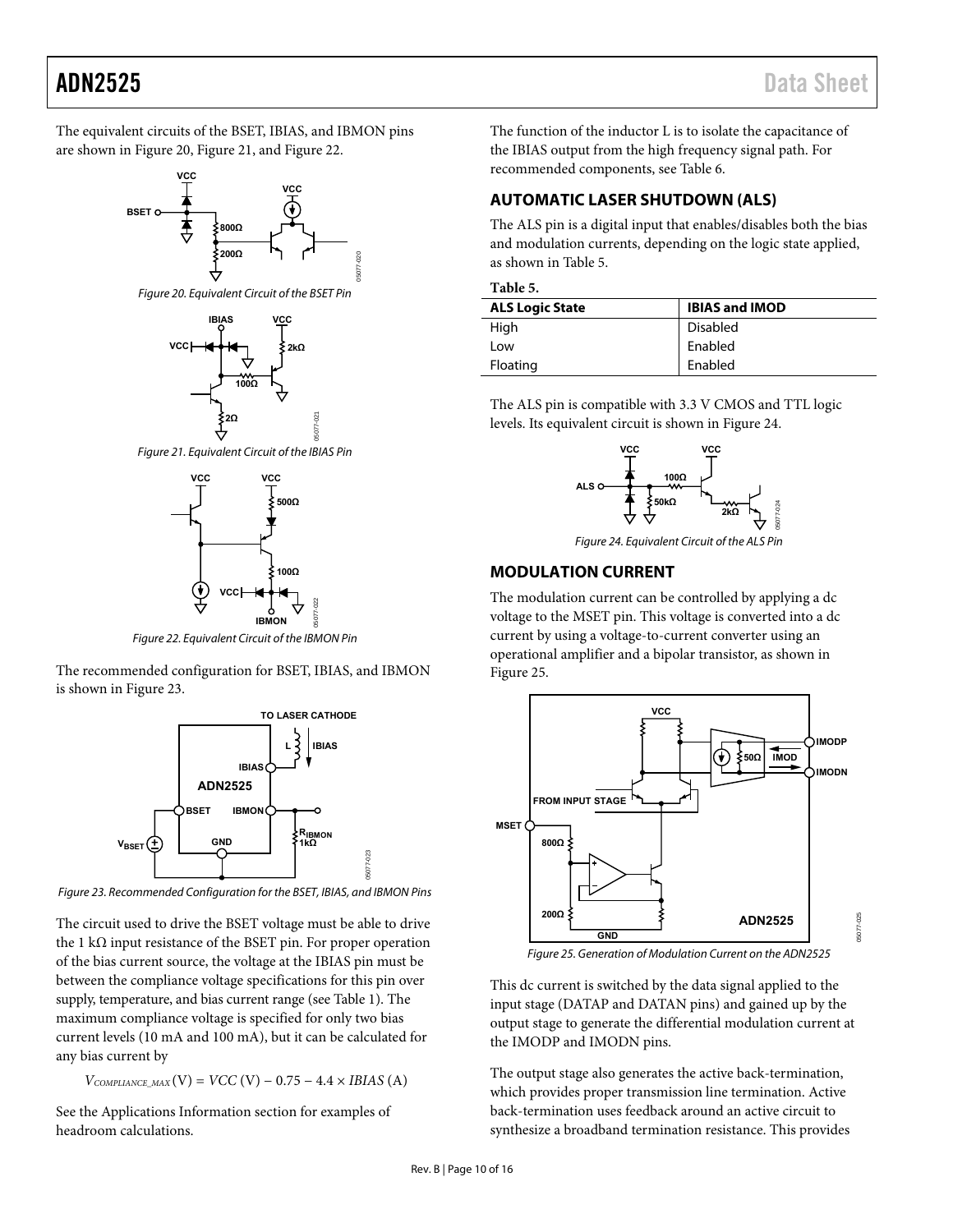## Data Sheet **ADN2525**

excellent transmission line termination, while dissipating less power than a traditional resistor passive back-termination. No portion of the modulation current flows in the active backtermination resistance. All of the preset modulation current IMOD, the range specified in [Table 1,](#page-2-1) flows in the external load. The equivalent circuits for MSET, IMODP, and IMODN are shown in [Figure 26](#page-10-1) and [Figure 27.](#page-10-2) The two 25  $\Omega$  resistors in [Figure 27](#page-10-2) are not real resistors; they represent the active backtermination resistance.



<span id="page-10-1"></span>*Figure 26. Equivalent Circuit of the MSET Pin*



*Figure 27. Equivalent Circuit of the IMODP and IMODN Pins*

05077-027

<span id="page-10-2"></span>The recommended configuration of the MSET, IMODP, and IMODN pins is shown i[n Figure 28.](#page-10-3) Se[e Table 6](#page-12-3) for recommended components.



<span id="page-10-3"></span>*Figure 28. Recommended Configuration for the MSET, IMODP, and IMODN Pins*

The ratio between the voltage applied to the MSET pin and the differential modulation current available at the IMODP and IMODN pins is a function of the load resistance value, as shown in [Figure 29.](#page-10-0)



<span id="page-10-0"></span>Using the resistance of the TOSA, the user can calculate the voltage range that should be applied to the MSET pin to generate the required modulation current range (see the example in the [Applications Information](#page-12-0) section).

The circuit used to drive the MSET voltage must be able to drive the 1 k $\Omega$  resistance of the MSET pin. To be able to drive 80 mA modulation currents through the differential load, the output stage of the ADN2525 (the IMODP and IMODN pins) must be ac-coupled to the load. The voltages at these pins have a dc component equal to VCC and an ac component with single-ended, peak-to-peak amplitude of IMOD  $\times$  25  $\Omega$ . This is the case even if the load impedance is less than 50  $\Omega$  differential, because the transmission line characteristic impedance sets the peak-to-peak amplitude. For proper operation of the output stage, the voltages at the IMODP and IMODN pins must be between the compliance voltage specifications for this pin over supply, temperature, and modulation current range, as shown i[n Figure 30.](#page-11-2)  See the [Applications Information](#page-12-0) section for examples of headroom calculations.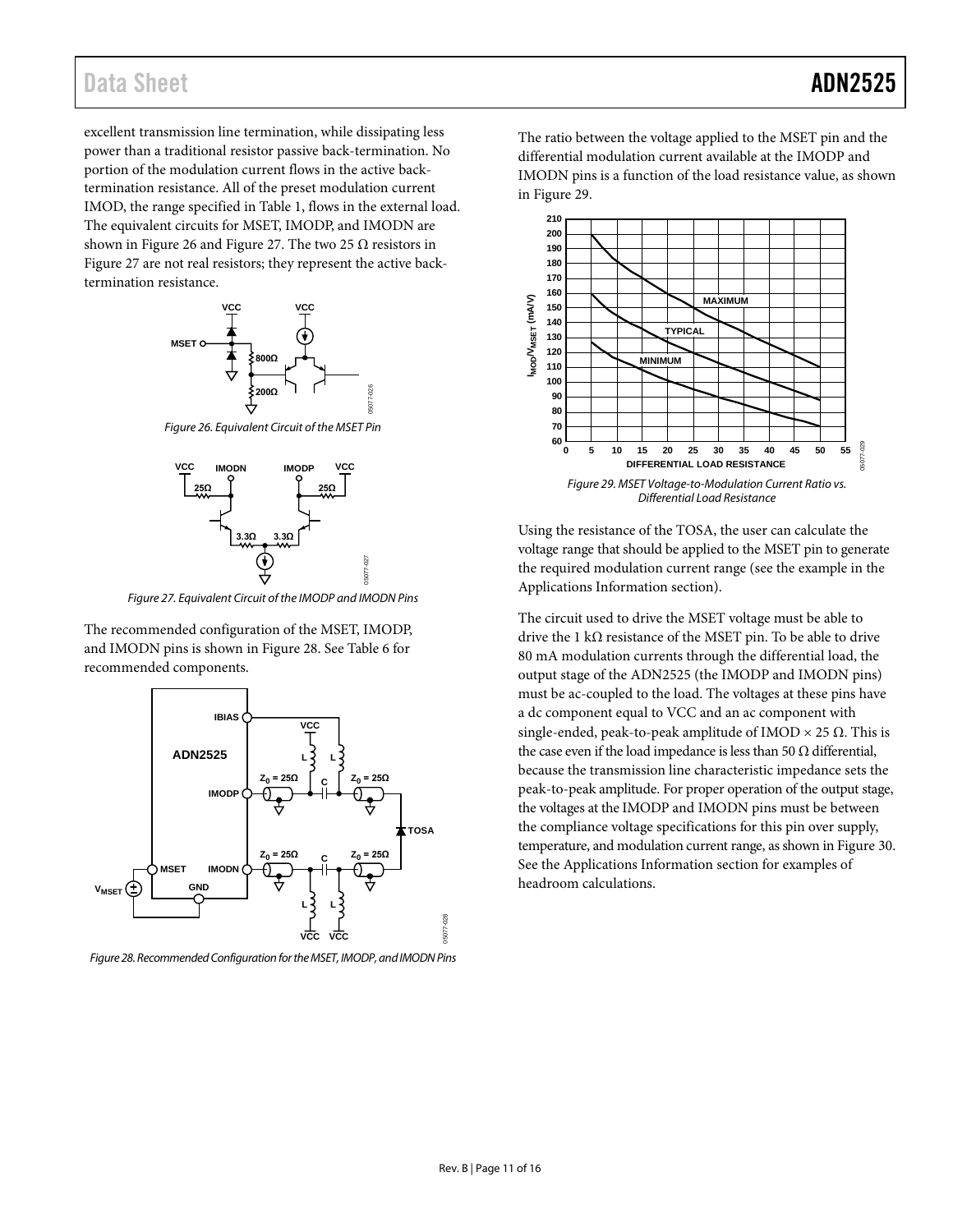

<span id="page-11-2"></span>Figure 30. Allowable Range for the Voltage at IMODP and IMODN

#### <span id="page-11-0"></span>**LOAD MISTERMINATION**

Due to its excellent S22 performance, the ADN2525 can drive differential loads that range from 5  $\Omega$  to 50  $\Omega$ . In practice, many TOSAs have differential resistance less than 50  $\Omega$ . In this case, with 50  $\Omega$  differential transmission lines connecting the ADN2525 to the load, the load end of the transmission lines are misterminated. This mistermination leads to signal reflections back to the driver. The excellent back-termination in the ADN2525 absorbs these reflections, preventing their reflection back to the load. This enables excellent optical eye quality to be achieved, even when the load end of the transmission lines is significantly misterminated. The connection between the load and the ADN2525 must be made with 50  $\Omega$  differential (25  $\Omega$ ) single-ended) transmission lines so that the driver end of the transmission lines is properly terminated.

### <span id="page-11-1"></span>**POWER CONSUMPTION**

The power dissipated by the ADN2525 is given by

$$
P = VCC \times \left(\frac{V_{MSET}}{13.5} + I_{SUPPLY}\right) + V_{IBIAS} \times IBIAS
$$

where:

*VCC* is the power supply voltage.

*IBIAS* is the bias current generated by the ADN2525.

*VMSET* is the voltage applied to the MSET pin.

*ISUPPLY* is the sum of the current that flows into the VCC, IMODP, and IMODN pins of the ADN2525 when IBIAS = IMOD = 0 expressed in amps (see [Table 1\)](#page-2-1).

*VIBIAS* is the average voltage on the IBIAS pin.

Considering  $V_{\text{BSET}}/IBIAS = 10$  as the conversion factor from VBSET to IBIAS, the dissipated power becomes

$$
P=VCC\times\left(\frac{V_{MSET}}{13.5}+I_{\textit{SUPPLY}}\right)+\frac{V_{BSET}}{10}\times V_{\textit{IBIAS}}
$$

To ensure long-term reliable operation, the junction temperature of the ADN2525 must not exceed 125°C, as specified in

[Table 2.](#page-3-4) For improved heat dissipation, the module's case can be used as heat sink, as shown in [Figure 31.](#page-11-3) A compact optical module is a complex thermal environment, and calculations of device junction temperature using the package  $\theta_{JA}$  (junction-toambient thermal resistance) do not yield accurate results.



<span id="page-11-3"></span>The following procedure can be used to estimate the IC junction temperature:

- T<sub>TOP</sub> is the temperature at top of package in °C.
- TPAD is the temperature at package exposed paddle in °C.
- $T<sub>I</sub>$  is the IC junction temperature in  $^{\circ}$ C.
- P is the power dissipation in W.
- θ<sub>J-TOP</sub> is the thermal resistance from IC junction to package top.
- $\theta$ <sub>J-PAD</sub> is the thermal resistance from IC junction to package exposed pad.



Figure 32. Electrical Model for Thermal Calculations

<span id="page-11-4"></span>T<sub>TOP</sub> and T<sub>PAD</sub> can be determined by measuring the temperature at points inside the module, as shown in [Figure 31.](#page-11-3) The thermocouples should be positioned to obtain an accurate measurement of the package top and paddle temperatures. Using the model shown i[n Figure 32,](#page-11-4) the junction temperature can be calculated by

$$
T_{J} = \frac{P \times (\theta_{J-PAD} \times \theta_{J-TOP}) + T_{TOP} \times \theta_{J-PAD} + T_{PAD} \times \theta_{J-TOP}}{\theta_{J-PAD} + \theta_{J-TOP}}
$$

where:

*θJ-TOP* and *θJ-PAD* are given i[n Table 2.](#page-3-4) 

*P* is the power dissipated by the ADN2525.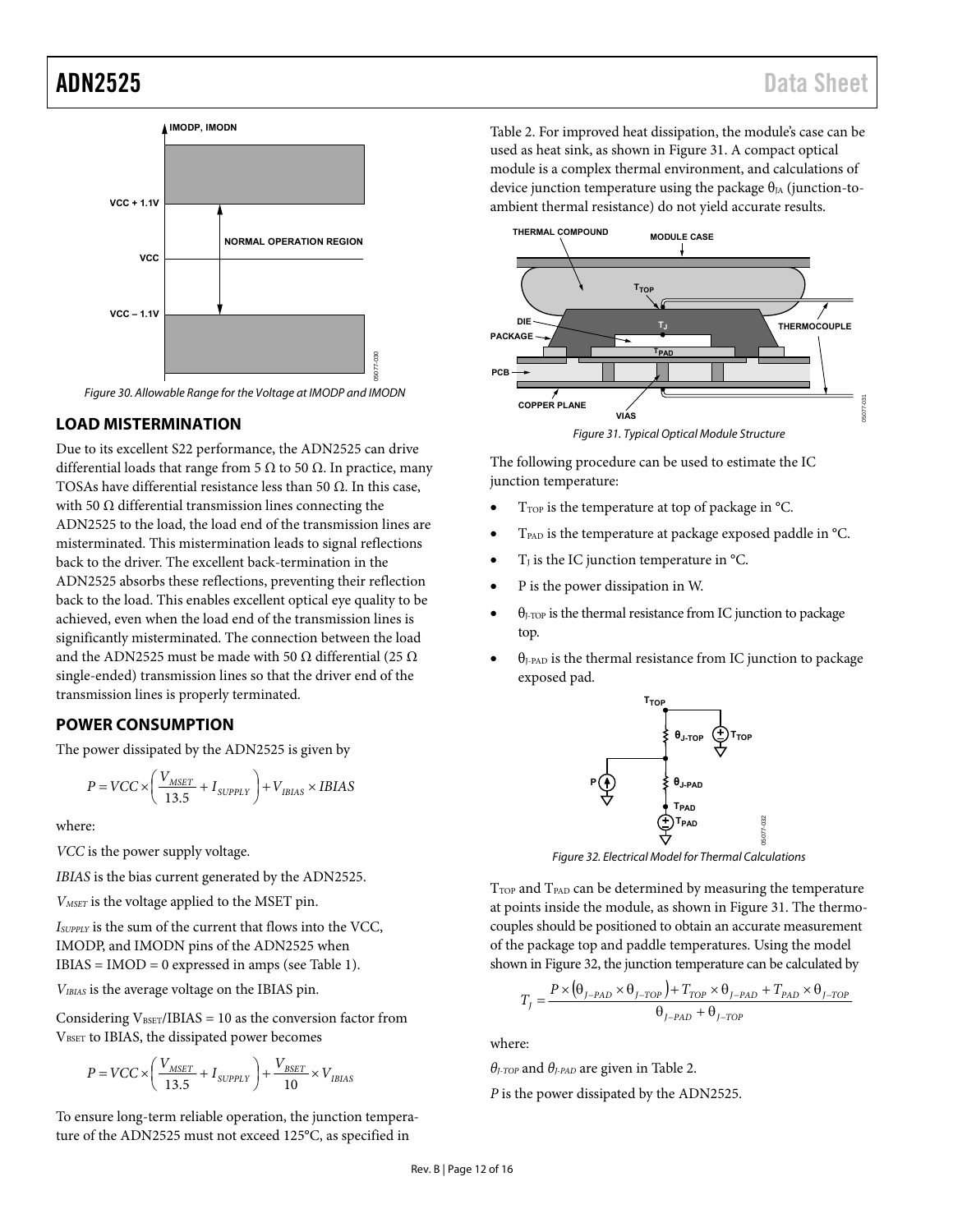# <span id="page-12-1"></span><span id="page-12-0"></span>APPLICATIONS INFORMATION **TYPICAL APPLICATION CIRCUIT**

[Figure 33](#page-12-4) shows the typical application circuit for the ADN2525. The dc voltages applied to the BSET and MSET pins control the bias and modulation currents. The bias current can be monitored as a voltage drop across the 1 k $\Omega$  resistor connected between the IBMON pin and GND. The ALS pin allows the user to turn on/off the bias and modulation currents, depending on the logic level applied to the pin. The data signal source must be connected to the DATAP and DATAN pins of the ADN2525 using 50  $\Omega$ transmission lines. The modulation current outputs, IMODP and IMODN, must be connected to the load (TOSA) using 50  $\Omega$ differential (25  $\Omega$  single-ended) transmission lines. [Table 6](#page-12-3) shows recommended components for the ac-coupling interface between the ADN2525 and TOSA. For up-to-date component recommendations, contact sales.

Working with a TOSA laser sample, the circuit i[n Figure 33](#page-12-4) delivers the optical performance shown in [Figure 15](#page-7-0) an[d Figure 16.](#page-7-1) For additional applications information and optical eye performance of other laser samples, contact ADI sales or see the ADN2525 application notes at [www.analog.com.](http://www.analog.com/)

## <span id="page-12-2"></span>**LAYOUT GUIDELINES**

Due to the high frequencies at which the ADN2525 operates, care should be taken when designing the PCB layout to obtain optimum performance. Controlled impedance transmission lines must be used for the high speed signal paths. The length of the transmission lines must be kept to a minimum to reduce losses and pattern-dependent jitter. The PCB layout must be symmetrical, both on the DATAP and DATAN inputs and on the IMODP and IMODN outputs, to ensure a balance between the differential signals. All VCC and GND pins must be connected to solid copper planes by using low inductance connections. When the connections are made through vias, multiple vias can be connected in parallel to reduce the parasitic inductance. Each GND pin must be locally decoupled with high quality capacitors. If proper decoupling cannot be achieved using a single capacitor, the user can use multiple capacitors in parallel for each GND pin. A 20 µF tantalum capacitor must be used as a general decoupling capacitor for the entire module. For guidelines on the surface-mount assembly of the ADN2525, see Amkor Technology® Application Notes for Surface Mount Assembly of Amkor's MicroLeadFrame® (MLF) Packages.

#### <span id="page-12-3"></span>**Table 6.**

| Component                                                         | Value        | <b>Description</b>                           |
|-------------------------------------------------------------------|--------------|----------------------------------------------|
| R <sub>1</sub> , R <sub>2</sub>                                   | $36 \Omega$  | 0603 size resistor                           |
| R <sub>3</sub> , R <sub>4</sub>                                   | $200 \Omega$ | 0603 size resistor                           |
| C3, C4                                                            | 100 nF       | 0603 size capacitor,<br>Phycomp 223878615649 |
| L <sub>2</sub> , L <sub>3</sub> , L <sub>6</sub> , L <sub>7</sub> | 82nH         | 0402 size inductor,<br>Murata LQW15AN82NJ0   |
| L1, L4, L5, L8                                                    | 10 µH        | 0603 size inductor,<br>Murata LQM21FN100M70L |



<span id="page-12-4"></span>*Figure 33. Typical ADN2525 Application Circuit*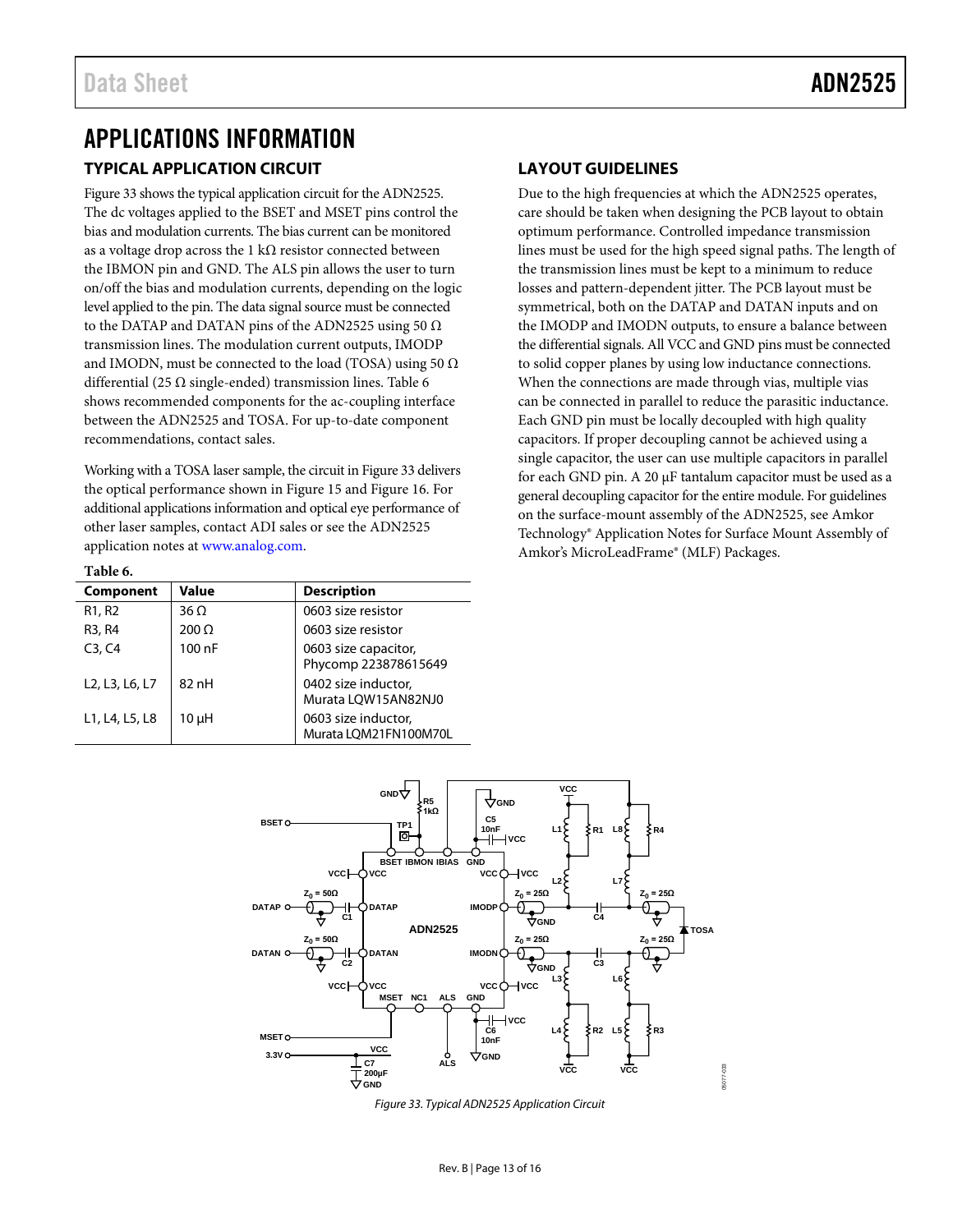### <span id="page-13-0"></span>**DESIGN EXAMPLE**

This design example covers:

- Headroom calculations for IBIAS, IMODP, and IMODN pins.
- Calculation of the typical voltage required at the BSET and MSET pins to produce the desired bias and modulation currents.

This design example assumes that the resistance of the TOSA is 25  $\Omega$ , the forward voltage of the laser at low current is V<sub>F</sub> = 1 V,  $IBIAS = 40 \text{ mA}$ ,  $IMOD = 60 \text{ mA}$ , and  $VCC = 3.3 \text{ V}$ .

#### *Headroom Calculations*

To ensure proper device operation, the voltages on the IBIAS, IMODP, and IMODN pins must meet the compliance voltage specifications i[n Table 1.](#page-2-1) 

Considering the typical application circuit shown in [Figure 33,](#page-12-4)  the voltage at the IBIAS pin can be written as

 $V_{IBIAS} = VCC - V_F - (IBIAS \times R_{TOSA}) - V_{LA}$ 

where:

*VCC* is the supply voltage.

*VF* is the forward voltage across the laser at low current.

*RTOSA* is the resistance of the TOSA.

*VLA* is the dc voltage drop across L5, L6, L7, and L8.

*VLB* is the dc voltage drop across L1, L2, L3, and L4.

For proper operation, the minimum voltage at the IBIAS pin should be greater than 0.6 V, as specified by the minimum IBIAS compliance specification i[n Table 1.](#page-2-1) 

Assuming that the voltage drop across the 25  $\Omega$  transmission lines is negligible and that  $V_{LA} = 0$  V,  $V_F = 1$  V, and IBIAS = 40 mA,

 $V_{IBIAS} = 3.3 - 1 - (0.04 \times 25) = 1.3$  V

*VIBIAS* = 1.3 V > 0.6 V*, which satisfies the requirement*

The maximum voltage at the IBIAS pin must be less than the maximum IBIAS compliance specification as described by

 $V_{COMPLIANCE\_MAX} = VCC - 0.75 - 4.4 \times IBIAS$  (A)

For this example:

 $V_{COMPLIANCE\_MAX}$  =  $VCC - 0.75 - 4.4 \times 0.04 = 2.53$  V

*VIBIAS* = 1.3 V < 2.53 V*, which satisfies the requirement*

To calculate the headroom at the modulation current pins (IMODP and IMODN), the voltage has a dc component equal to VCC due to the ac-coupled configuration and a swing equal to IMOD  $\times$  25  $\Omega$ . For proper operation of the ADN2525, the

voltage at each modulation output pin should be within the normal operation region shown i[n Figure 30.](#page-11-2)

Assuming  $V_{LB} = 0$  V and IMOD = 60 mA, the minimum voltage at the modulation output pins is equal to

*VCC* − (*IMOD* × 25)/2 = *VCC* − 0.75

*VCC* − 0.75 > *VCC* − 1.1 V*, which satisfies the requirement*

The maximum voltage at the modulation output pins is equal to

 $VCC + (IMOD \times 25)/2 = VCC + 0.75$ 

*VCC* + 0.75 < *VCC* + 1.1 V*, which satisfies the requirement*

Headroom calculations must be repeated for the minimum and maximum values of the required IBIAS and IMOD ranges to ensure proper device operation over all operating conditions.

#### *BSET and MSET Pin Voltage Calculation*

To set the desired bias and modulation currents, the BSET and MSET pins of the ADN2525 must be driven with the appropriate dc voltage. The voltage range required at the BSET pin to generate the required IBIAS range can be calculated using the BSET voltage to IBIAS gain specified in [Table 1.](#page-2-1) Assuming that  $IBIAS = 40 \text{ mA}$  and the typical IBIAS/V<sub>BSET</sub> ratio of 100 mA/V, the BSET voltage is given by

$$
V_{BSET} = \frac{IBIAS \text{ (mA)}}{100 \text{ mA/V}} = \frac{40}{100} = 0.4 \text{ V}
$$

The BSET voltage range can be calculated using the required IBIAS range and the minimum and maximum BSET voltage to IBIAS gain values specified i[n Table 1.](#page-2-1)

The voltage required at the MSET pin to produce the desired modulation current can be calculated using

$$
V_{MSET} = \frac{IMOD}{K}
$$

where *K* is the MSET voltage to IMOD ratio.

The value of K depends on the actual resistance of the TOSA. It can be read using the plot shown i[n Figure 29.](#page-10-0) For a TOSA resistance of 25  $\Omega$ , the typical value of K = 120 mA/V. Assuming that  $IMOD = 60$  mA and using the preceding equation, the MSET voltage is given by

$$
V_{MSET} = \frac{IMOD \text{ (mA)}}{120 \text{ mA/V}} = \frac{60}{120} = 0.5 \text{ V}
$$

The MSET voltage range can be calculated using the required IMOD range and the minimum and maximum K values. These can be obtained from the minimum and maximum curves in [Figure 29.](#page-10-0)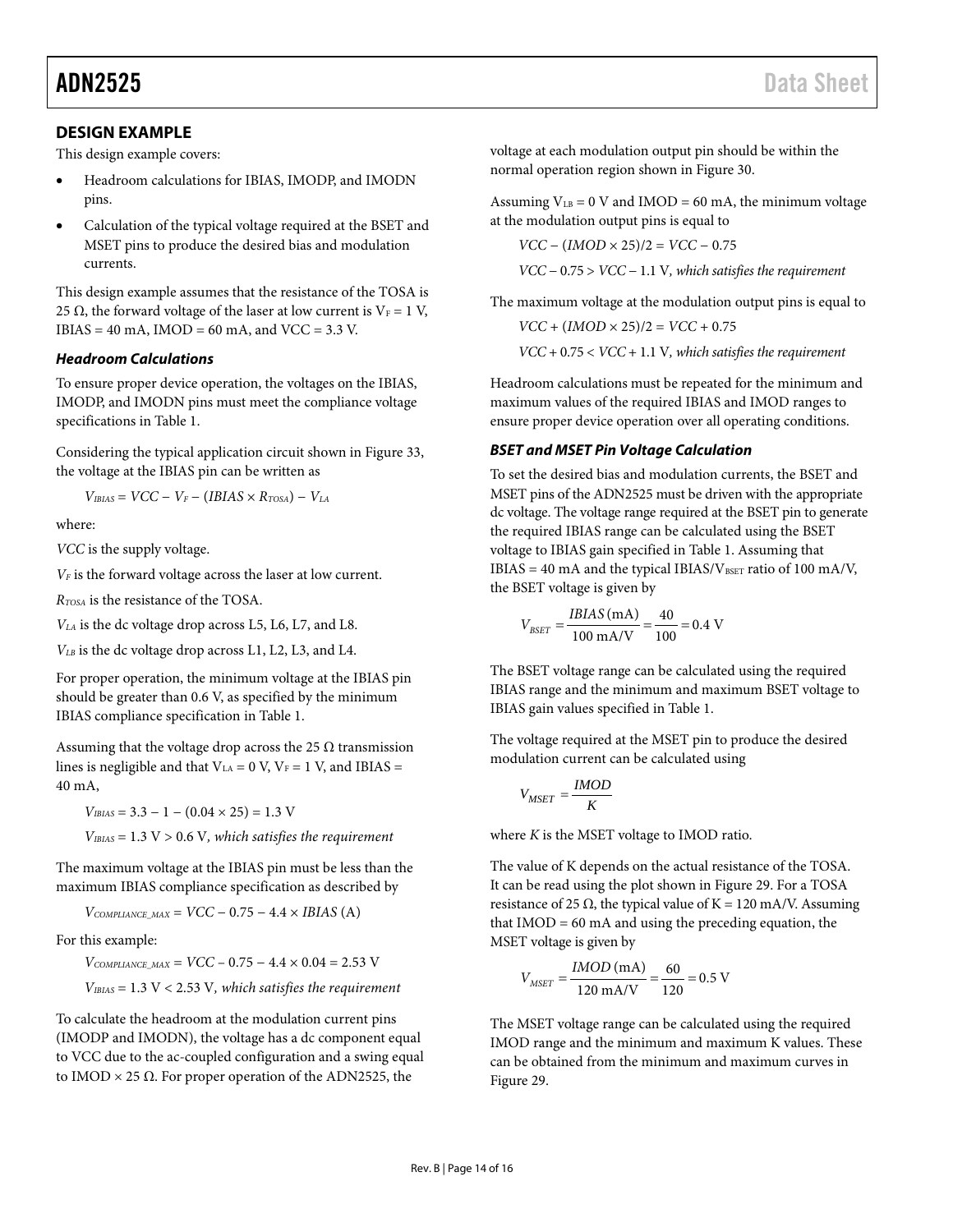# <span id="page-14-0"></span>OUTLINE DIMENSIONS



## <span id="page-14-1"></span>**ORDERING GUIDE**

| $\mathbf{Model}^1$ | <b>Temperature Range</b>           | <b>Package Description</b>        | <b>Package Option</b> | <b>Branding</b> |
|--------------------|------------------------------------|-----------------------------------|-----------------------|-----------------|
| ADN2525ACPZ-R2     | $-40^{\circ}$ C to $+85^{\circ}$ C | 16-Lead LFCSP, 250-Piece Reel     | CP-16-22              | F <sub>06</sub> |
| ADN2525ACPZ-500R7  | $-40^{\circ}$ C to $+85^{\circ}$ C | 16-Lead LFCSP, 7"1,500-Piece Reel | CP-16-22              | F <sub>06</sub> |
| ADN2525ACPZ-REEL7  | $-40^{\circ}$ C to $+85^{\circ}$ C | 16-Lead LFCSP, 7" 500-Piece Reel  | CP-16-22              | F06             |

 $1 Z =$  RoHS Compliant part.